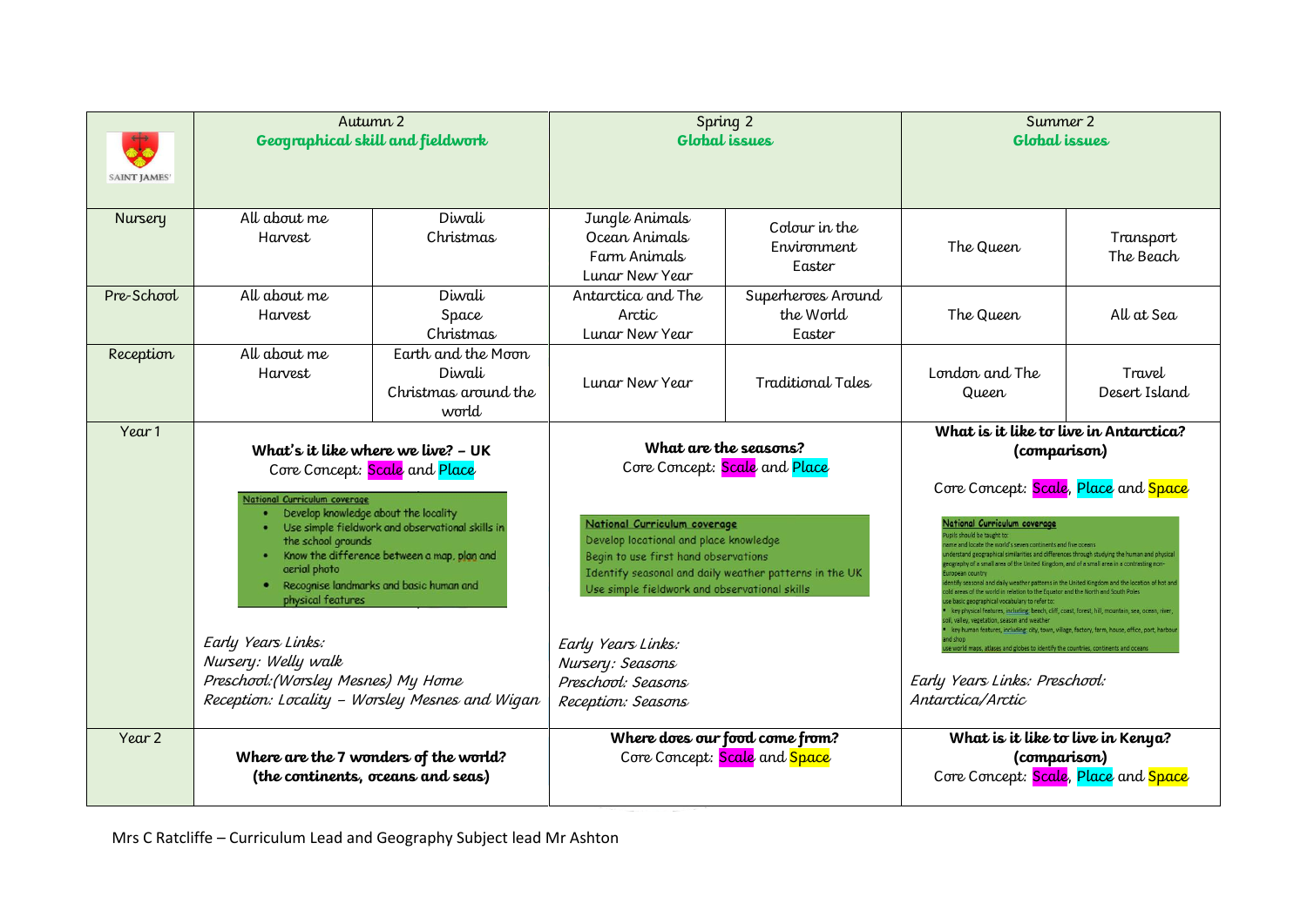|        | Core Concept: Scale, Place and Space<br><b>National Curriculum coverage</b><br>• Understand similarities and differences<br>between places<br>• Develop their knowledge and understanding<br>of the world<br>• Use basic vocabulary to refer to geographical<br>features<br>Early Years Links:<br>Nursery: North Pole/ Seaside/Under the beach<br>Preschool: Antarctica/Arctic<br>Reception: Travelling by air, land and sea               | National Curriculum coverage<br>Use locational and directional language to describe the features and<br>routes on a map<br>Name, locate and identify characteristics of the four countries and<br>capital cities of the UK and its surrounding areas<br>Use world maps, atlases and globes to identify the UK and its<br>countries, as well as the countries, continents and oceans studied at<br><b>KS1</b><br>Early Years Links:<br>Reception: On the way home                                                                             | National Curriculum coverage<br>name and locate the world's 7 continents and 5 oceans.<br>understand geographical similarities and differences<br>through studying the human and physical geography of a<br>small area of the United Kingdom, and of a small area in a<br>contrasting non-European country<br>. identify seasonal and daily weather patterns in the United<br>Kingdom and the location of hot and cold areas of the work<br>in relation to the Equator and the North and South Poles<br>. use basic geographical vocabulary to refer to key physical<br>features, including: beach, cliff, coast, forest, hill,<br>mountain, sea, ocean, river, soil, valley, vegetation, season<br>and weather<br>. use basic geographical vocabulary to refer to key human<br>features, including: city, town, village, factory, farm, house,<br>office, port, harbour and shop<br>use world maps, atlases and globes to identify the United<br>Kingdom and its countries, as well as the countries,<br>continents and oceans studied at this key stage<br>use aerial photographs and plan perspectives to recognise<br>landmarks and basic human and physical features; devise a<br>simple map; and use and construct basic symbols in a key<br>Early Years Links:<br>Preschool: Handa's Surprise                     |
|--------|--------------------------------------------------------------------------------------------------------------------------------------------------------------------------------------------------------------------------------------------------------------------------------------------------------------------------------------------------------------------------------------------------------------------------------------------|----------------------------------------------------------------------------------------------------------------------------------------------------------------------------------------------------------------------------------------------------------------------------------------------------------------------------------------------------------------------------------------------------------------------------------------------------------------------------------------------------------------------------------------------|--------------------------------------------------------------------------------------------------------------------------------------------------------------------------------------------------------------------------------------------------------------------------------------------------------------------------------------------------------------------------------------------------------------------------------------------------------------------------------------------------------------------------------------------------------------------------------------------------------------------------------------------------------------------------------------------------------------------------------------------------------------------------------------------------------------------------------------------------------------------------------------------------------------------------------------------------------------------------------------------------------------------------------------------------------------------------------------------------------------------------------------------------------------------------------------------------------------------------------------------------------------------------------------------------------------------------|
| Year 3 | Where on Earth are we?<br>Core Concept: Scale and Space<br>National Curriculum coverage<br>. Improve locational knowledge through identifying places<br>of significance on a map<br>Practise geographical skills through using maps, atlases,<br>globes and digital/computer mapping to locate features<br>Use the eight points of the compass to build their<br>knowledge of the wider world<br>Early Years Links:<br>Preschool: Volcanos | How long can our world last?<br>Core Concept: Place and Space<br>National Curriculum coverage<br>Pupils should be able to describe and understand key aspects of.<br>physical geography, including: climate zones, biomes and<br>vegetation belts<br>human geography, including: types of settlement and land use,<br>economic activity including trade links, and the distribution of natural<br>resources including energy, food, minerals and water<br>Early Years Links:<br>Nursery: Seasons<br>Preschool: Seasons<br>Reception: Seasons | What is it like to live in France?<br>(comparison)<br>Focus on Wigan's twin town Angers<br>Core Concept: Scale, Place and Space<br>National Curriculum coverage<br>Develop their knowledge and understanding of the location and characteristics of a range<br>of the world's most significant human and physical features<br>locate the world's countries, using maps to focus on Europe., concentrating on their<br>environmental regions, key physical and human characteristics, countries, and major cities<br>identify the position and significance of latitude, longitude, Equator, Northern Hemisphere,<br>Southern Hemisphere, the Tropics of Cancer and Capricorn, Arctic and Antarctic Circle, the<br>Prime/Greenwich Meridian and time zones (including day and night)<br>understand geographical similarities and differences through the study of human and<br>physical geography of a region in a European country.<br>use maps, atlases, globes and digital/computer mapping to locate countries and describe<br>features studied<br>use the eight points of a compass, four figure grid references, symbols and to build their<br>knowledge of the United Kingdom and the wider world<br>Early Years Links:<br>Preschool: (Worsley Mesnes) My Home<br>Reception: Locality. Worsley Mesnes and<br>wigan |

Mrs C Ratcliffe – Curriculum Lead and Geography Subject lead Mr Ashton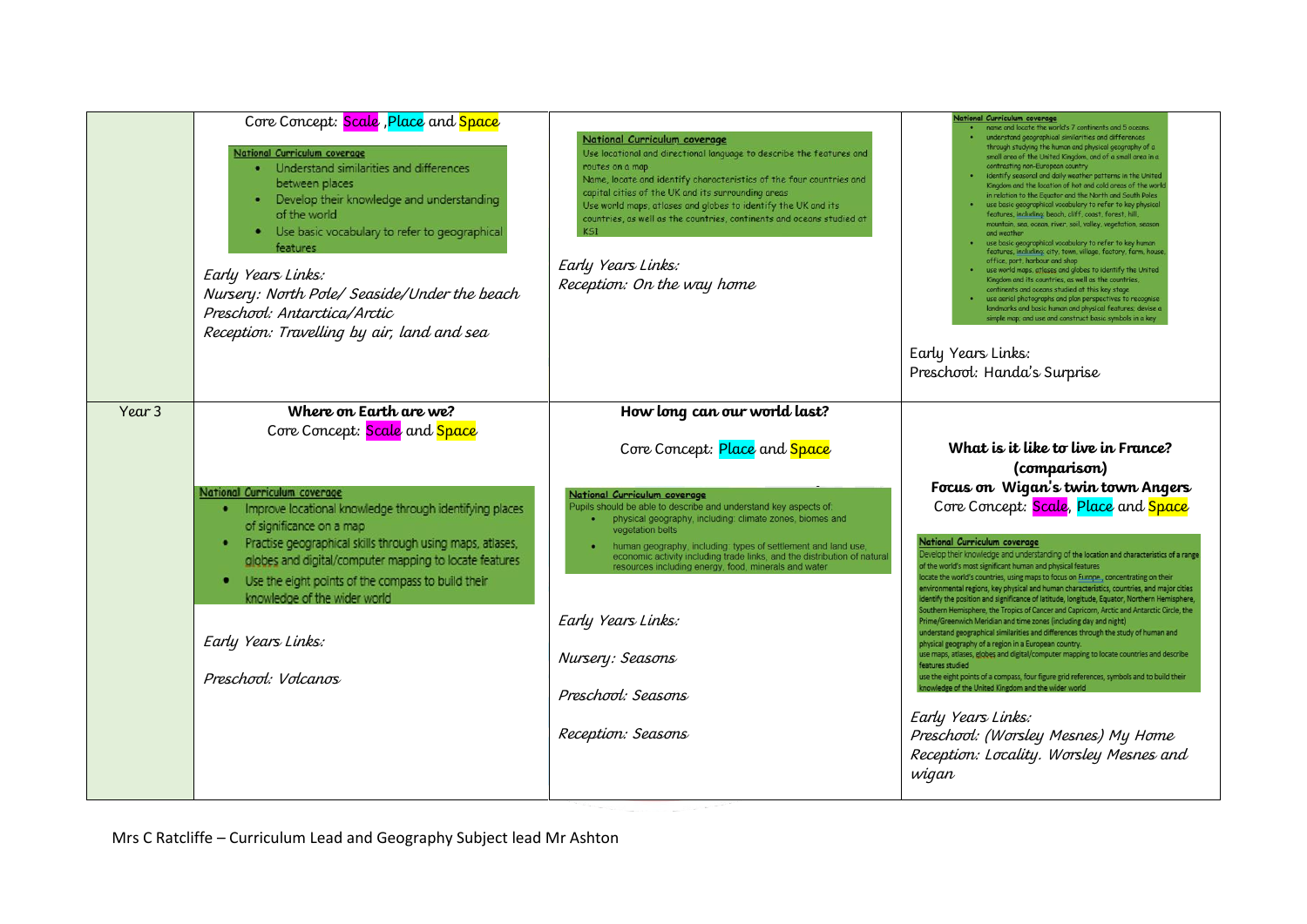| Year 4 | What's underneath my feet?<br>Core Concept: Scale and Place<br>National Curriculum coverage<br>Pupils can describe and understand key aspects of mountains,<br>volcanoes and earthquakes<br>Develop geographical knowledge to develop their locational and<br>place knowledge<br>Early Years Links:<br>Preschool: Volcanos                                                                                                                               | Does every drop matter?<br>Core Concept: Place and Space<br>National Curriculum coverage<br>Pupils should be able to describe and understand<br>key aspects of:<br>• physical geography, including: climate<br>zones, biomes and vegetation belts, rivers,<br>mountains, volcanoes and earthquakes,<br>and the water cycle | What is it like to live in Australia?<br>(comparison)<br>Core Concept: Scale, Place and Space<br>National Curriculum coverage<br>Develop their knowledge and understanding of the location and characteristics of a range of<br>he world's most significant human and physical features<br>cate the world's countries, using maps to focus on Australia, concentrating on their<br>wironmental regions, key physical and human characteristics, countries, and major cities<br>entify the position and significance of latitude, longitude, Equator, Northern Hemisphere,<br>outhern Hemisphere, the Tropics of Cancer and Capricorn, Arctic and Antarctic Circle, the<br>rime/Greenwich Meridian and time zones (including day and night)<br>se maps, atlases, globes and digital/computer mapping to locate countries and describe<br>eatures studied<br>use the eight points of a compass, four figure grid references, symbols and key to build their<br>owledge of the United Kingdom and the wider world |
|--------|----------------------------------------------------------------------------------------------------------------------------------------------------------------------------------------------------------------------------------------------------------------------------------------------------------------------------------------------------------------------------------------------------------------------------------------------------------|----------------------------------------------------------------------------------------------------------------------------------------------------------------------------------------------------------------------------------------------------------------------------------------------------------------------------|----------------------------------------------------------------------------------------------------------------------------------------------------------------------------------------------------------------------------------------------------------------------------------------------------------------------------------------------------------------------------------------------------------------------------------------------------------------------------------------------------------------------------------------------------------------------------------------------------------------------------------------------------------------------------------------------------------------------------------------------------------------------------------------------------------------------------------------------------------------------------------------------------------------------------------------------------------------------------------------------------------------|
| Year 5 | Should we climb every mountain?<br>Core Concept: Space and Place<br>National Curriculum coverage<br>· To use maps, atlases, globes and digital/computer mapping<br>to locate countries and describe features studied<br>To describe and understand key aspects of physical<br>geography<br>To locate the world's countries, concentrating on their<br>۰<br>environmental regions, key physical and human<br>characteristics, countries, and major cities | Where can I call home?<br>Core Concept: Space and Place<br>National Curriculum coverage<br>Pupils should describe and understand<br>Human geography including types of<br>settlements and land use and the<br>distribution of natural resources.<br>Early Years Links:<br>Reception: Travel Air, Land and Sea              | What is it like to live in Brazil?<br>(comparison)<br>Core Concept: Scale, Place and Space<br>National Curriculum coverage<br>Develop their knowledge and understanding of the location and characteristics of a range of the<br>world's most significant human and physical features<br>ocate the world's countries, using maps to focus South America, concentrating on their<br>wironmental regions, key physical and human characteristics, countries, and major cities<br>inderstand geographical similarities and differences through the study of human and physical<br>geography of a region within North or South America<br>use maps, atlases, globes and digital/computer mapping to locate countries and describe features<br>use the eight points of a compass, four and six-figure grid references, symbols and key to build their<br>nowledge of the United Kingdom and the wider world                                                                                                         |
|        |                                                                                                                                                                                                                                                                                                                                                                                                                                                          | FORGL                                                                                                                                                                                                                                                                                                                      |                                                                                                                                                                                                                                                                                                                                                                                                                                                                                                                                                                                                                                                                                                                                                                                                                                                                                                                                                                                                                |

Mrs C Ratcliffe – Curriculum Lead and Geography Subject lead Mr Ashton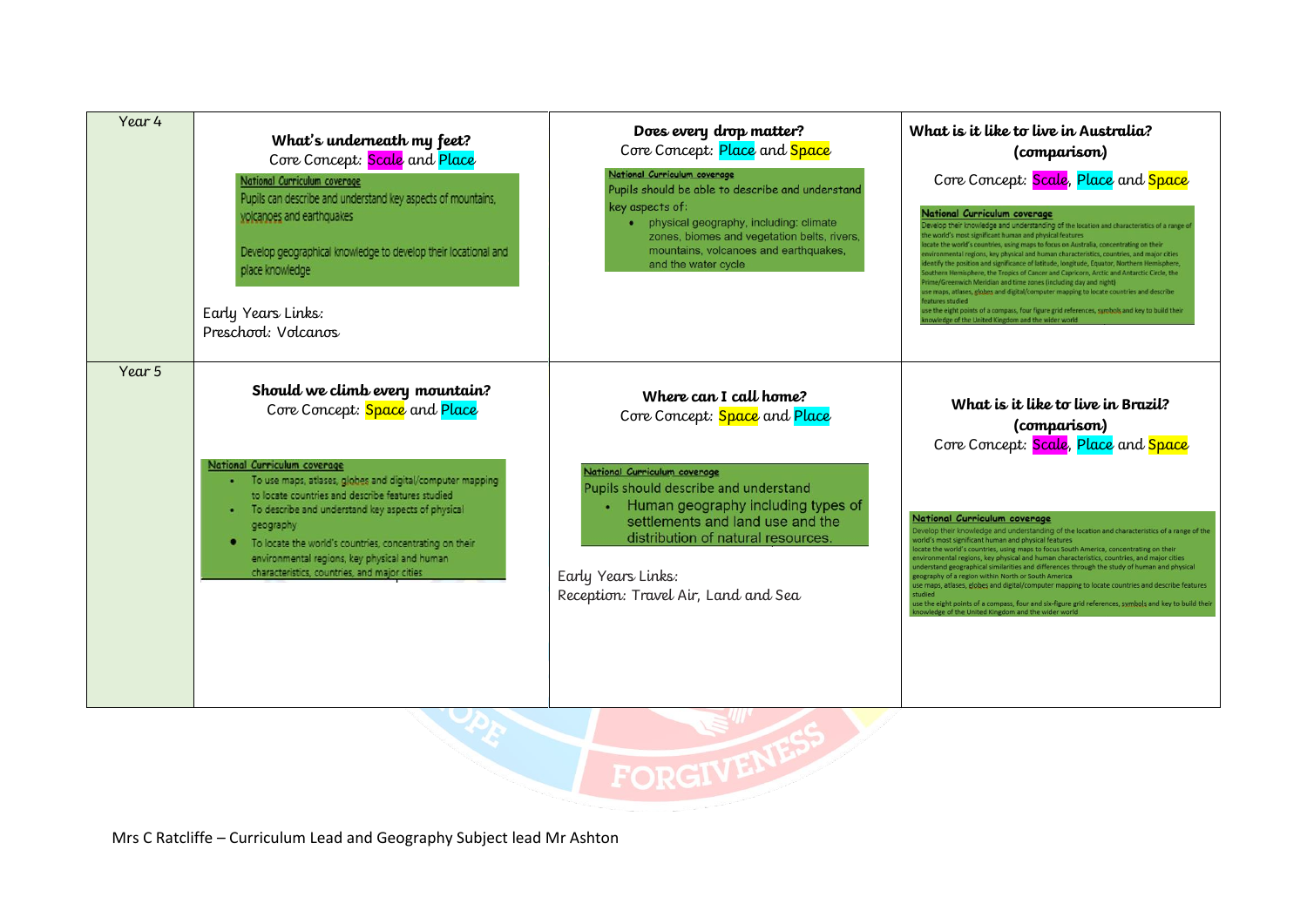| Year 6 | Map reading - The UK<br>Core Concept: Scale and Space                                                                                                                                                                                                                                                                                                                                                                  | Where on Earth does it all come from?<br>Core Concept: Space and Place                                                                                                                                                                                                       | What is it like to live in London?<br>(comparison)<br>Core Concept: 'Scale'                                                                                                                                                                                                                                                                                                                                                                                                                                                                                                                                                                                                                                                                                                                                                                                                                                                                                    |  |
|--------|------------------------------------------------------------------------------------------------------------------------------------------------------------------------------------------------------------------------------------------------------------------------------------------------------------------------------------------------------------------------------------------------------------------------|------------------------------------------------------------------------------------------------------------------------------------------------------------------------------------------------------------------------------------------------------------------------------|----------------------------------------------------------------------------------------------------------------------------------------------------------------------------------------------------------------------------------------------------------------------------------------------------------------------------------------------------------------------------------------------------------------------------------------------------------------------------------------------------------------------------------------------------------------------------------------------------------------------------------------------------------------------------------------------------------------------------------------------------------------------------------------------------------------------------------------------------------------------------------------------------------------------------------------------------------------|--|
|        | <b>National Curriculum coverage</b><br>Name and locate counties and cities of the UK and the<br>geographical regions<br>Understand geographical similarities and differences through<br>the study of human and physical geography<br>Use atlases/maps/digital technology to locate countries and<br>describe their features<br>Use eight points of a compass and six figure grid references<br>۰<br>Early Years Links: | National Curriculum coverage<br>Pupils should be taught about:<br>human geography, including: types of settlement and<br>۰<br>land use, economic activity including trade links, and<br>the distribution of natural resources including energy.<br>food, minerals and water. | National Curriculum coverage<br>Develop their knowledge and understanding of the location and characteristics<br>of a range of the world's most significant human and physical features<br>locate the world's countries, using maps to focus on Europe, concentrating on<br>their environmental regions, key physical and human characteristics, countries,<br>and major cities<br>identify the position and significance, the Prime/Greenwich Meridian and time<br>zones (including day and night)<br>understand geographical similarities and differences through the study of human<br>and physical geography of a region of the United Kingdom, use maps, atlases,<br>globes and digital/computer mapping to locate countries and describe features<br>studied<br>use the eight points of a compass, four and six-figure grid references, symbols<br>and key (including the use of Ordnance Survey maps) to build their knowledge of<br>the United Kingdom |  |
|        | Nursery: Welly walk<br>Preschool: My home - Worsley Mesnes<br>Reception: Locality                                                                                                                                                                                                                                                                                                                                      |                                                                                                                                                                                                                                                                              | Early Years Links:<br>Reception: Katie in London                                                                                                                                                                                                                                                                                                                                                                                                                                                                                                                                                                                                                                                                                                                                                                                                                                                                                                               |  |
|        |                                                                                                                                                                                                                                                                                                                                                                                                                        | CofE Primary School                                                                                                                                                                                                                                                          |                                                                                                                                                                                                                                                                                                                                                                                                                                                                                                                                                                                                                                                                                                                                                                                                                                                                                                                                                                |  |